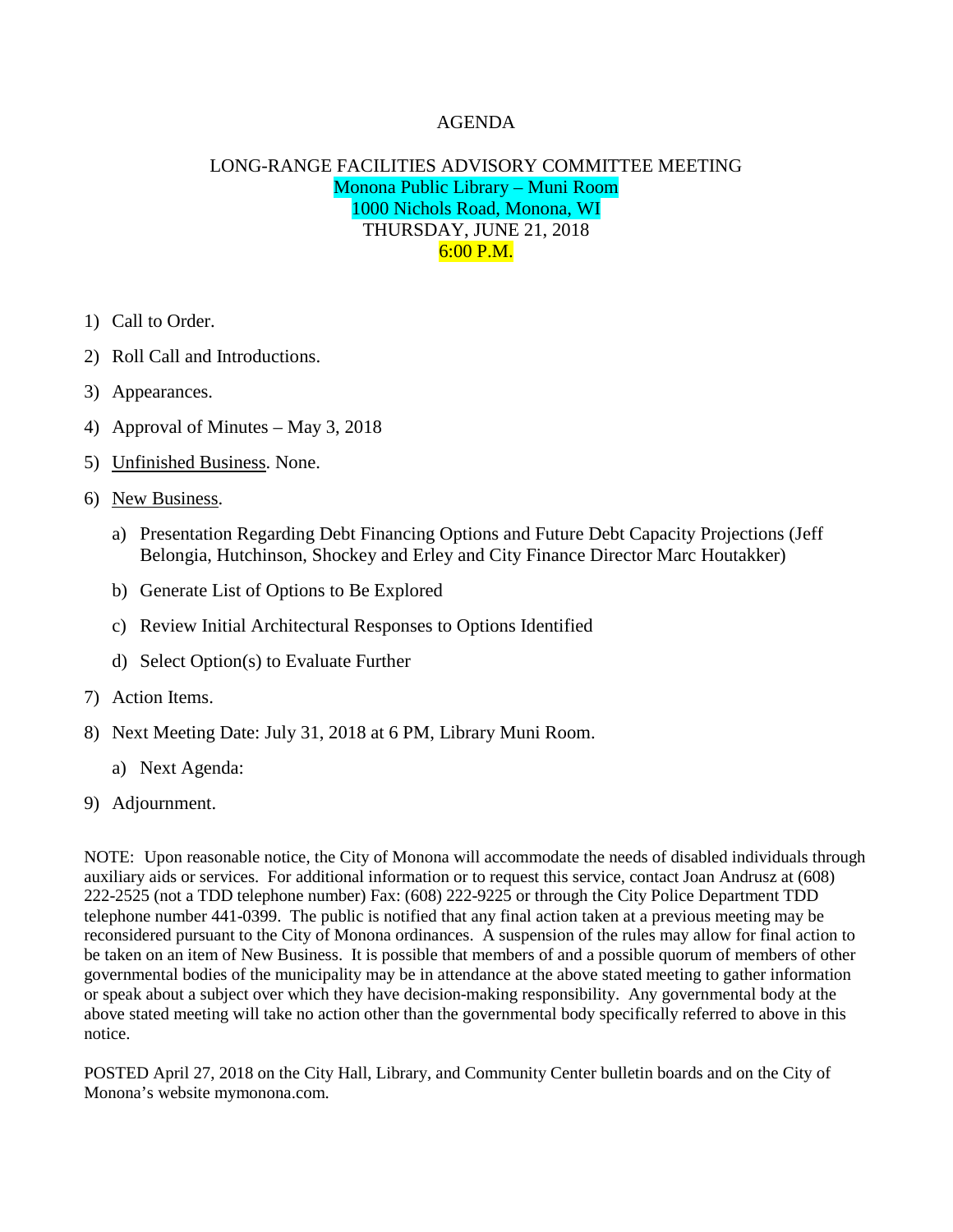## LONG-RANGE FACILITIES ADVISORY COMMITTEE MEETING MINUTES **May 3, 2018**

The meeting was called to order by Mayor O'Connor at 6:03 PM.

- Present: Mayor Mary O'Connor, Chair; Alder Nancy Moore; Dan Eklof; Connie Miley; Robb Kahl; Josh Peterson; Kellie Unke; and Brad Keil
- Not Present: Brian Holmquist and Kathy Thomas

Also Present: City Administrator April Little and Matt Wolfert, Bray Architects.

Appearances. There were no appearances.

Approval of Minutes – Moore made a motion to approve the minutes from March 22, 2018; Seconded by Kahl. Motion carried.

Unfinished Business. Review Updated Space Needs – Some slight revisions were submitted to the city administration preliminary space program. Possible operations changes in the future will need consideration. Which services should go together also needs consideration, for example recreation and senior center. The space needs study does not reflect "efficiency savings" if departments share spaces.

## New Business.

Tour of Community / Senior Center was led by Diane Mikelbank and Jake Anderson at 6:11 PM.

Generate List of Options to Be Explored –

Eklof: Fire and EMS have response time concerns; central location (as is current) is best – but the station is in a residential area. The station needs to be drive through; not having this is a source of accidents. A well-built station also helps with volunteer recruitment.

Visits to other communities with new facilities would be helpful, even if digitally at first, then perhaps an in-person tour. Other new concerns can be addressed with new facilities, such as security and technology.

Discussion of footprint and parking needs. Stalls must be sufficient for staff, volunteers and visitors. Locating in a residential neighborhood can drive down parking needs because of street parking. Underground parking can be helpful for space but is costly. Some departments can "stack" like fire/EMS.

Discussion of sites. Maywood/Neustro Mundo site may become available but the site is long and narrow and the street is a chokepoint; behind Nichols School may be viable. Moore: it would seem desirable to create a "Main Street" environment that would be centralized. We should also look at the revenue stream for senior center and community center, as many non-Monona residents use the facilities.

No objections were heard to potentially moving public safety off current site. City administration location / sharing should also be discussed because it's the smallest space need.

Discussion of financing options including referendums and public-private partnerships. We will focus on financing options at the next meeting.